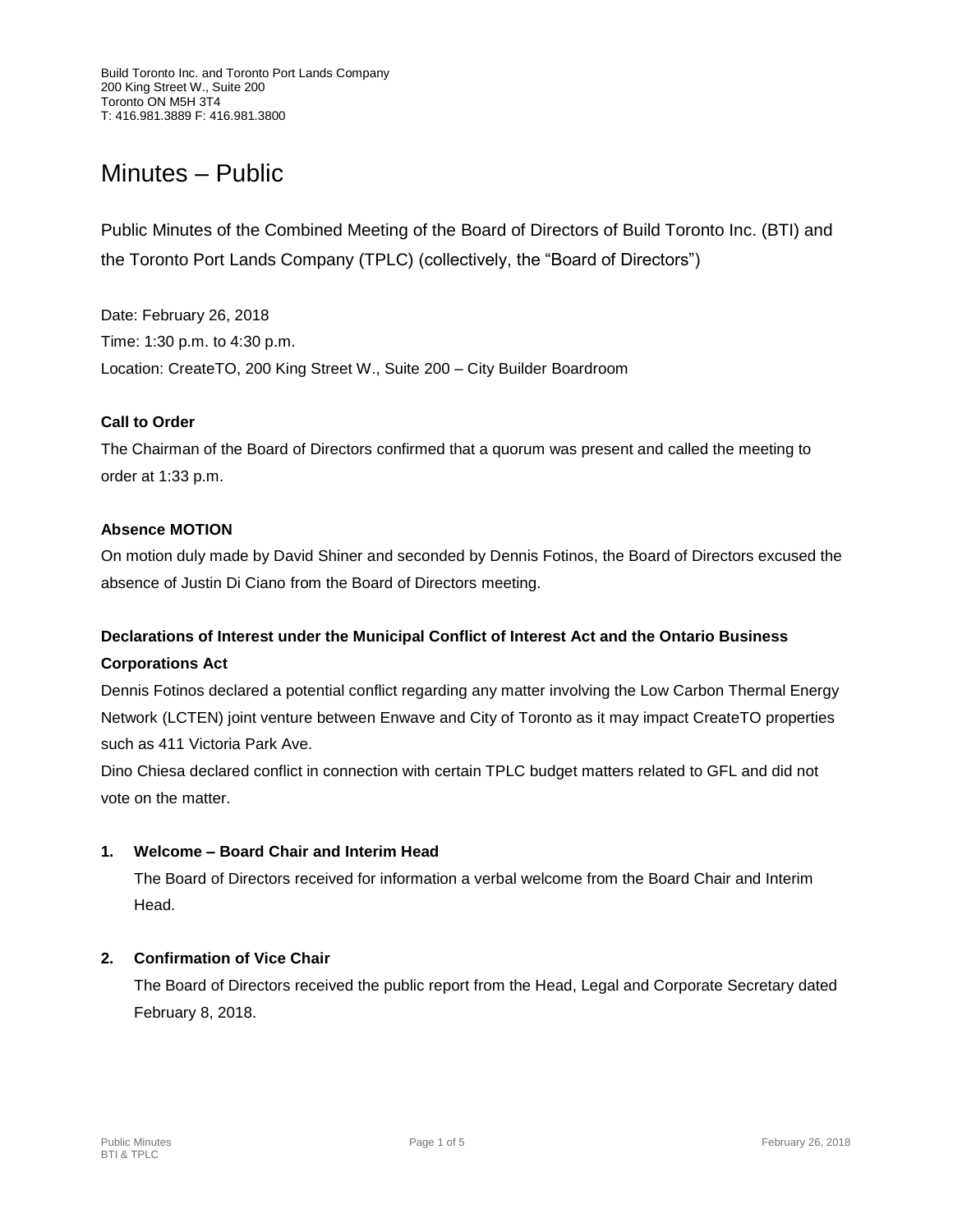**MOTION:** On motion by Ron Carinci, seconded by Dennis Fotinos, the Board of Directors confirmed the appointment of David Shiner as Vice Chair of the Board of Directors for Build Toronto Inc. and Toronto Port Lands Company.

## **3. Approval of Service Agreements**

The Board of Directors received the public report from the Head, Legal and Corporate Secretary dated February 26, 2018.

**MOTION:** On motion by David Shiner, seconded by Dennis Fotinos, the Boards of Directors approved the entering into of the Service Agreement between BTI and CreateTO and the Service Agreement between TPLC and CreateTO in the form presented to the meeting.

## **4. Previous Board of Directors Public Minutes**

The Board of Directors received the public report from the Head, Legal and Corporate Secretary dated February 8, 2018.

- **a. Approval of BTI Board of Directors Public Meeting Minutes of December 5, 2017 MOTION:** On motion by David Shiner, seconded by Dennis Fotinos, the BTI Board of Directors approved the previous BTI Public Meeting Minutes of December 5, 2017.
- **b. TPLC Board of Directors Meeting Minutes of December 5 and 21, 2017** The TPLC Board of Directors received, for information, the previous TPLC Public Meeting Minutes of December 5 and 21, 2017 (with Confidential Appendix).

# **5. Appointment of Directors in Subsidiary Corporations**

The Board of Directors received the public report from the Head, Legal and Corporate Secretary dated February 8, 2018.

**MOTION:** On motion by Sandra Levy, seconded by Ron Carinci, the Board of Directors approved the appointment of new directors to each of the wholly-owned subsidiaries of BTI and TPLC, as amended at the meeting.

## **6. December 31, 2017 Audit Plan – PwC Auditors**

The Board of Directors received the public report entitled, "December 31, 2017 Audit Plan" for both BTI and TPLC from the CFO dated February 15, 2018. PricewaterhouseCoopers (PwC) provided the Board with a verbal presentation of the Audit Plans.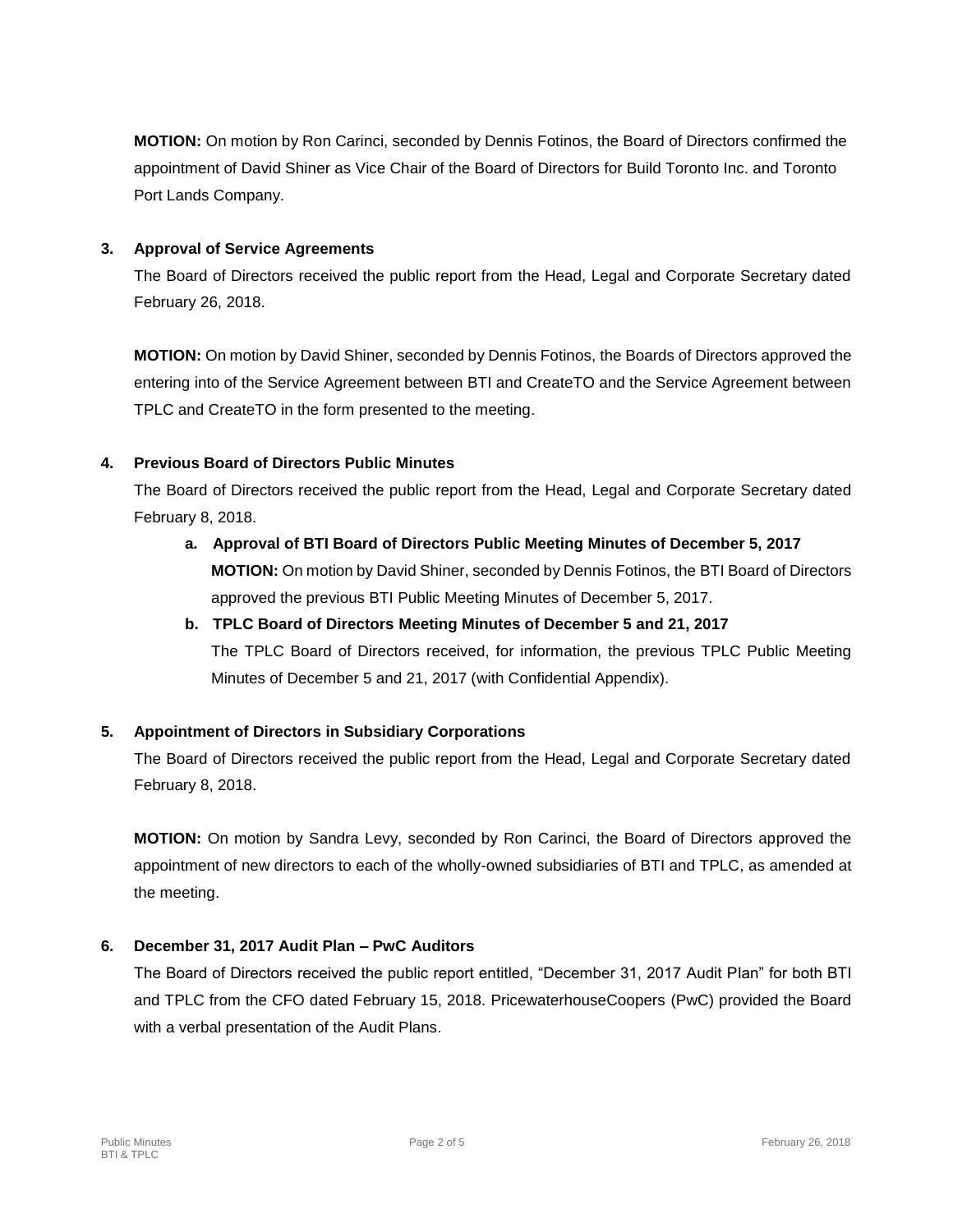**MOTION:** On motion by Sandra Levy, seconded by Ana Bailão, the Board of Directors approved the 2017 Audit Plans for Build Toronto Inc. and TPLC. The Board also appointed Dino Chiesa as main point of contact for the Board for the Whistleblower Policy until another main point of contact is established.

*At this time, PwC exited the meeting.*

## **7. Unveiling of CreateTO Logo**

The Board of Directors received, for information, the public report from the Transition Lead dated February 8, 2018. A verbal presentation regarding the new logo and brand asset management was provided by the Manager, Business Operations & Change Initiatives, City-Wide Real Estate Transformation, City of Toronto.

## **In Camera MOTION**

On motion by Ron Carinci and seconded by Sandra Levy, the Board of Directors resolved to close part of the meeting to the public to give consideration to confidential matters according to By-law No. 1 of the Corporations and the Companies' Shareholder Direction at 2:16 p.m.

*During the in camera session, the Board of Directors discussed the following matters:*

- **8. Governance Orientation** *[Information]*
- **9. 2018 Plan and Priorities** *[Information*]
- **10. 2018 Budget & Cash Flow Forecast** *[ACTION*]
	- **a. Capital Budget**
- **11. Development Framework** *[Information]*
	- **a. 50 Wilson Heights Briefing**
	- **b. Portlands Overview – TPLC** 
		- **Joint National Trade Corridor Fund ("NTCF") Application with Ports Toronto**
- **12. Previous Board of Directors Closed Meeting Minutes**
	- **a. Approval of the Previous BTI Board of Directors Closed Meeting Minutes of December 5, 2017** *[ACTION]*
	- **b. TPLC Board of Directors Meeting Minutes of December 5 and 21, 2017 – Confidential Appendix** *[Information]*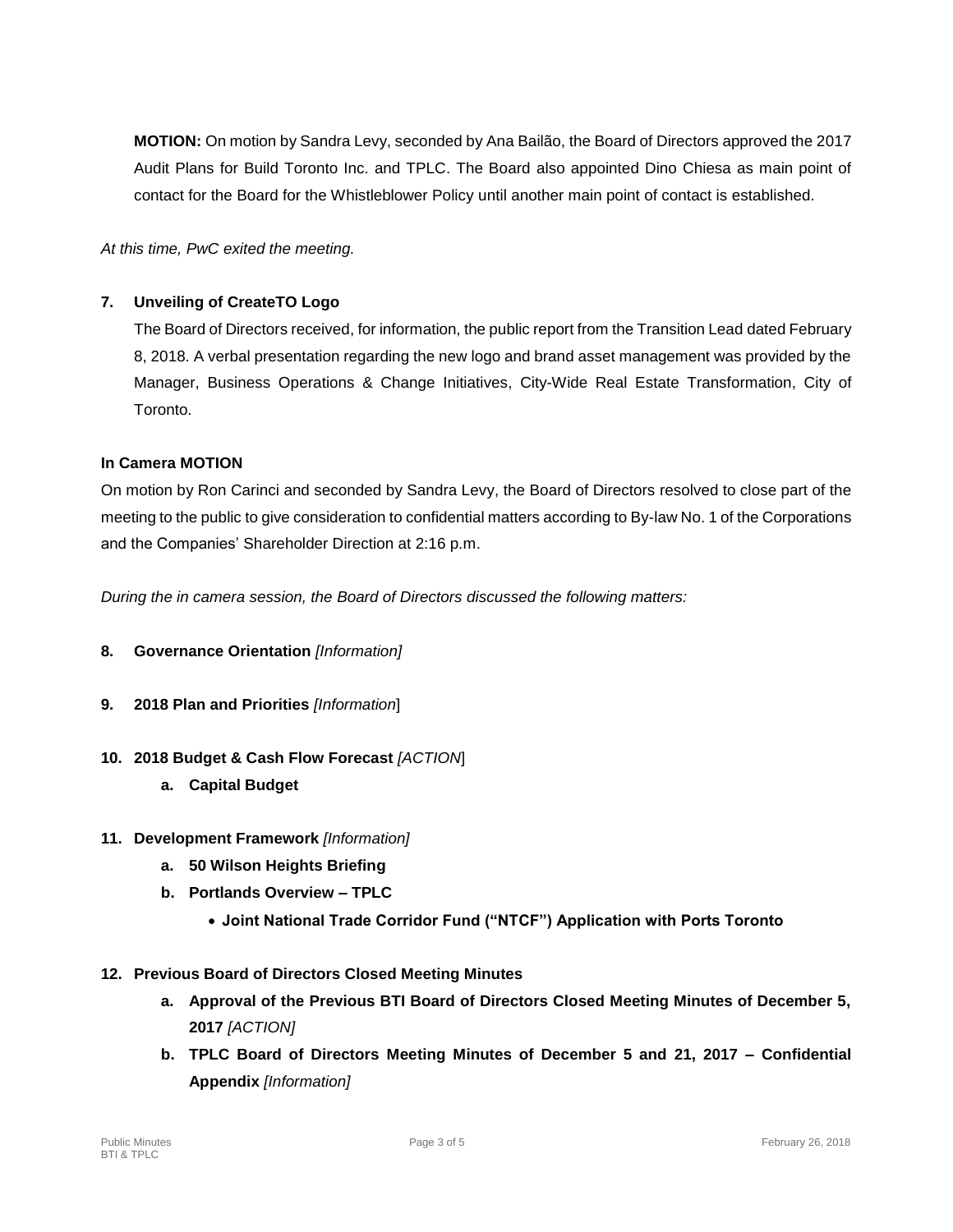- **13. Transaction Approvals** *[ACTION]*
	- **a. 75 Billy Bishop – BTI**
	- **b. 411 and 435 Victoria Park Ave – BTI**
- **14. Corporate Authorities** *[ACTION]* 
	- **a. Delegation of Authority (DOA)**
	- **b. Appointment of Officers**
- **15. Development Approvals & Discussion** *[Information]* 
	- **a. Sale Policy**

### **16. Movie Studio Business Overview**

- **a. Pinewood Update** *[ACTION]*
	- **LOI Approval**
- **b. Update of Purchase of 915 and 945 Lake Shore Boulevard East (Showline Studios) and Sale of 675 Commissioners Street – TPLC** *[Information]*
- **17.** *In Camera* **with Interim Lead**

### **18. Other Business**

## **Adjournment**

**MOTION:** On motion by David Shiner and seconded by Ron Carinci, the Board of Directors resolved to adopt the recommendations from its closed session and direct that these matters remain confidential in accordance with By-law No. 1 of the Corporations and the Companies' Shareholder Direction. The Board of Directors resumed its public session at 4:38 p.m. and the meeting was adjourned at 4:38 p.m

#### **Attendance:**

|                          | 1:33 to 2:16 p.m.<br><b>Public Session</b> | 2:16 to 4:38 p.m.<br>In-Camera Session | 4:38 to 4:38 p.m.<br><b>Public Session</b> |
|--------------------------|--------------------------------------------|----------------------------------------|--------------------------------------------|
| Dino Chiesa, Chair       |                                            |                                        |                                            |
| David Shiner, Vice Chair |                                            |                                        |                                            |
| Ana Bailão               |                                            |                                        |                                            |
| Jane Beatty              |                                            |                                        |                                            |
| Ron Carinci              |                                            |                                        |                                            |